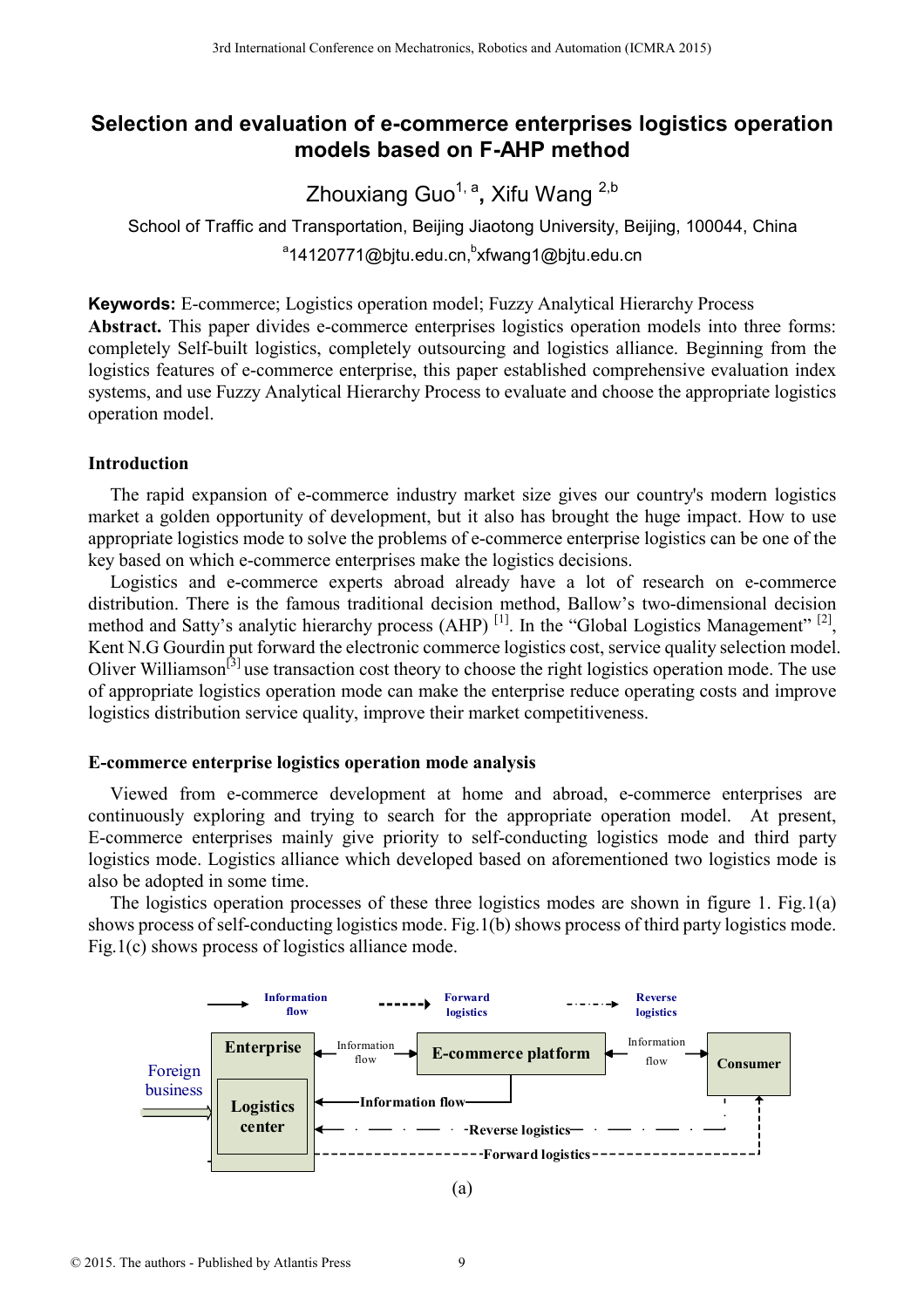

(c)

Fig.1 The logistics operation processes of these three logistics modes

#### **Logistics operation model evaluation index hierarchy**

It's a complex problem for e-commerce enterprises to choose logistics operation mode. Enterprises requires a combination of various factors taken into account, determine the logistics operation mode evaluation index, and establish evaluation index hierarchy. When determining the evaluation index of logistics operation mode, the object of study is not only limited to the electronic commerce enterprise itself. It also includes the third party logistics development level.

Considering the advantages and disadvantages of three kinds of logistics operation mode, logistics operation mode for the final evaluation index includes five aspects, 16 indicators, as shown in Fig2.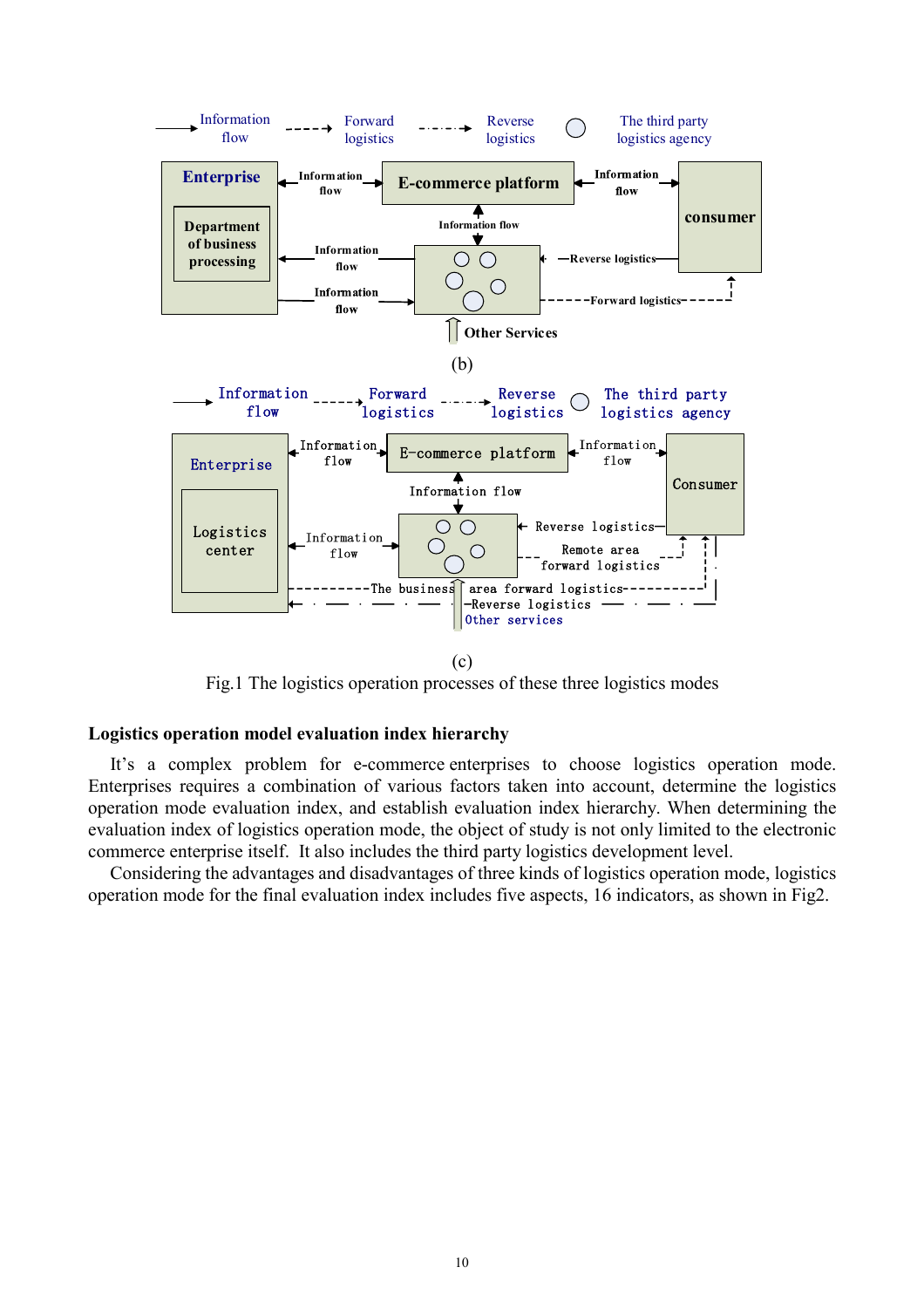

*target layer U Criterion layer A* sub criterion *layer B plan layer P* 

Fig.2 Logistics operation model evaluation index hierarchy structure This article use Fuzzy analytic hierarchy process (FAHP) to evaluate and choose the right electronic business logistics modes as the reason that evaluation index system has distinct gradation and some data and indexes are difficult to measure and obtain.

## **Designs of evaluation method based on F-AHP**

According to the logistics operation model evaluation index hierarchy structure established in Fig.1, we apply F-AHP method to selection and evaluation. The specific process is as followed:

### **Step 1: Determine the evaluation index and evaluation scheme sets**

We can divide the indicator set into five secondary index set according to the property  $U = \{U_1, U_2, U_3, U_4, U_5\}$ , include  $U_1$  Strength and business characteristics,  $U_2$  Strategic position of logistics ,  $U_3$  Logistics management ability,  $U_4$  Existing logistics resources,  $U<sub>5</sub>$  Developmental level of 3PL. Each secondary index can be further divided into several third class indexes  $U_i = \{U_{i1}, U_{i2}, \dots, U_{i j}\}, i=1,2,3,4,5; j=1,2,\dots, f$  (*f* is fluctuant).

Evaluation scheme sets  $M = \{M_1, M_2, M_3\}$ ,  $M_1$  Self-built logistics,  $M_2$  Logistics alliance, *M*<sub>3</sub> Outsourcing logistics.

## **Step 2: Establish prior judgment matrix**

Matrix that is built based on the importance of lower factors to upper factors is called reciprocal judgment matrix. We choose to use three-demarcation method to compare the importance of two factors distinctly.

> facter i is more important than j 0.5 facter i is as important as j 0 facter j is more important than i  $f_{ij}$  $\left($  $=\left\{$  $\overline{\mathcal{L}}$

 $F = (f_{ij})_{n \times n}$  is reciprocal judgment matrix.